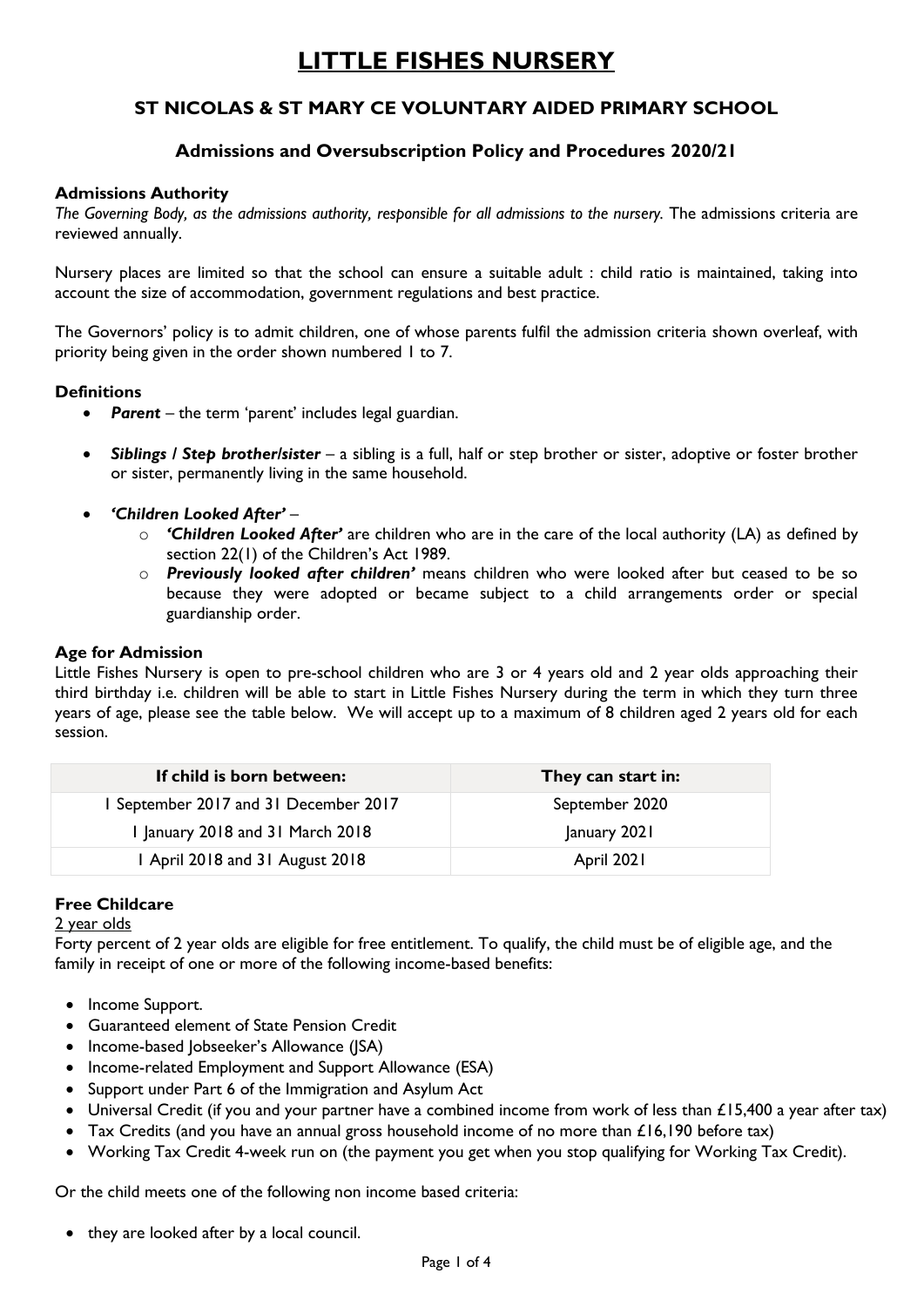- they have left care under a special guardianship order, child arrangements order or adoption order
- they have a current statement of special educational needs (SEN) or an education, health and care (EHC) plan
- they get Disability Living Allowance

#### 3 and 4 year olds Universal Free Entitlement

All 3 to 4-year-olds in England are entitled to 15 hours free childcare each week for 38 weeks of the year (5 sessions of 3 hours' length). You can start claiming free childcare once your child turns 3. The date you can claim will depend on their date of birth:

| If your child is born between: | They are eligible for a free place from:                                                      |
|--------------------------------|-----------------------------------------------------------------------------------------------|
| I April and 31 August          | The beginning of the September Term following their third birthday until statutory school age |
| September and 31 December      | The beginning of the January Term following their third birthday until statutory school age   |
| January and 31 March           | The beginning of the April Term following their third birthday until statutory school age     |

#### 3 and 4 year olds Extended Free Entitlement

Many working parents of 3 to 4 year olds will be eligible for 30 hours of free childcare for 38 weeks of the year (10 sessions of 3 hours' length). Eligibility rules for the additional 15 hours are as follows:

- You (and your partner, if you have one) are in work or getting parental leave, sick leave or annual leave.
- Each is earning at least the National Minimum Wage or Living Wage for 16 hours a week.
- This earnings limit does not apply if you're self-employed and started your business less than 12 months ago.

#### You're not eligible if:

- your child does not usually live with you
- the child is your foster child
- either you or your partner has a taxable income over  $£100,000$
- you're from outside the EFA and your UK residence card says you cannot access public funds

You can get 30 hours free childcare at the same time as claiming Universal Credit, tax credits, childcare vouchers or Tax-Free Childcare.

If you cannot work you may still be eligible if your partner is working, and you get Incapacity Benefit, Severe Disablement Allowance, Carer's Allowance or Employment and Support Allowance.

#### **Cost of sessions**

For those children who do not receive funding, the cost of sessions is currently £15.50 per session; session cost may increase for 2020/21. Fees are payable in advance and the school reserves the right to withdraw sessions if fees are not paid. An invoice will be sent to you on a termly basis if one of the following circumstances apply:

- If your child is eligible for free childcare, and you wish to have more than your free entitlement, we will invoice you for the additional sessions.
- If your child is not yet eligible for free childcare we will invoice you per session attended.

#### **Start Dates**

Children can start at the beginning of the Autumn, Spring or Summer terms subject to availability.

#### **Session times**

The nursery sessions operate from Monday to Friday 8.50am to 11.50am and from 12.00pm to 3.00pm. If your child attends both morning and afternoon sessions on the same day the two sessions will run continuously from 8.50am to 3.00pm. Please also see the information below about our Little Octopus and Little Starfish Clubs.

#### **Number of sessions**

We require children to apply for a minimum of 5 sessions per week to ensure that sufficient time is available to assess each child's progress and to plan effectively for their development.

#### **Registration fee**

We charge a registration fee of £20 per child to cover initial administration costs. After the first half term of your child's attendance at the nursery, you can request a refund of this registration fee.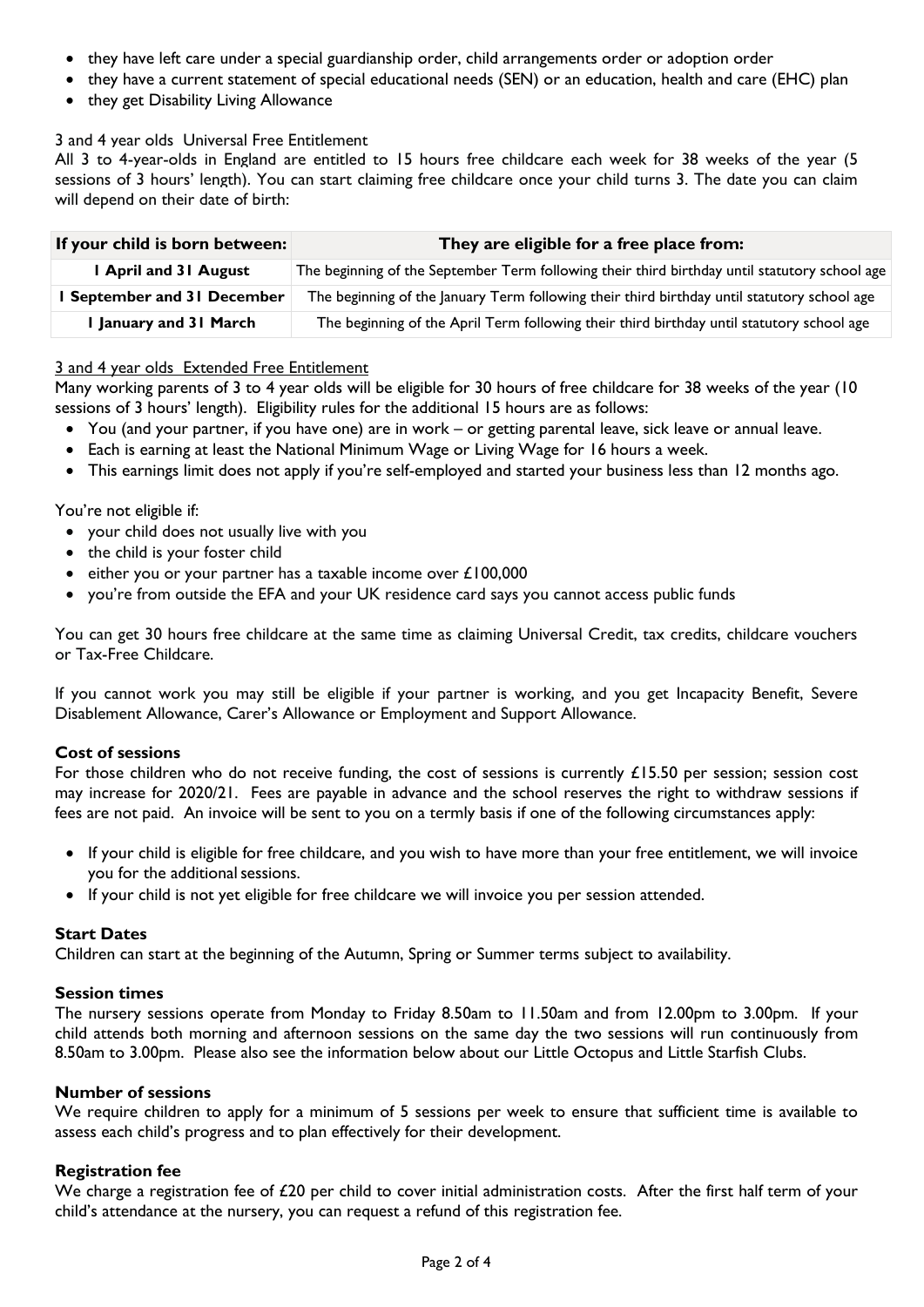# **Applications**

Nursery tours are available for prospective parents please contact the school office to arrange. The nursery prospectus can be found on the website: [www.stnicolasmary.wsussex.sch.uk.](http://www.stnicolasmary.wsussex.sch.uk/) Parents who would like their child to attend Little Fishes Nursery should complete the application form, indicating their preferred sessions, and return it to the office by the application deadlines shown below along with the registration fee.

| <b>Application Deadline</b> | Start Date                    | <b>Notification Date</b> |
|-----------------------------|-------------------------------|--------------------------|
| 28 <sup>th</sup> February   | for a September start         | 15th March               |
|                             | for a January and April Start | 30 <sup>th</sup> April   |

The school will advise you of the sessions your child has been offered, by letter, by the notification date. We will endeavour to meet your session preferences but regret that this will not always be possible. Please complete and return the reply slip by the deadline indicated to secure your child's sessions. If we are unable to offer your child a place we will advise you by the notification date and put your child's name on the waiting list.

Applications received after each deadline will be added to the waiting list.

#### **Admissions and Oversubscription Criteria**

In the event of oversubscription, places are allocated according to our oversubscription criteria.

- 1. Children who already attend the nursery who wish to increase or change their sessions.
- 2. Children who wish to start at the nursery in September 2020 and are due to start school in September 2021.
- 3. Children who wish to start at the nursery in January 2021 and are due to start school in September 2021.
- 4. Children who wish to start at the nursery in April 2021 and are due to start school in September 2021.
- 5. Children who wish to start at the nursery in September 2020 and are due to start school in September 2022.
- 6. Children who wish to start at the nursery in January 2021 and are due to start school in September 2022.
- 7. Children who wish to start at the nursery in April 2021 and are due to start school in September 2022.

Oversubscription in any of the categories (in the order above) will be settled by applying the following subcategories. Within each sub category, applications will be dealt with according to the date that the application was received.

- a) Children Looked After and/or children who have a statement of Special Educational Needs and Disability which names Little Fishes Nursery or St Nicolas and St Mary Primary School, and who reside within Shoreham or Southwick.
- b) Children who have a parent who is supportive of the Christian ethos of the school and will have a sibling attending the Nursery/Primary School at the time of admission.
- c) Children who reside within Shoreham or Southwick.
- d) Any other children.

## **Appeals**

Appeals will not be available for nursery places.

#### **Waiting List**

Applications for children who are on the waiting list will be considered according to the date that the application was received.

#### **Increasing/Changing sessions**

You can apply to increase/change your child's sessions once your child has started at the nursery. Sessions can be changed on a termly basis subject to availability. Parents should make a request in writing e.g. by email, by the application deadlines given above. However, please note that there is no guarantee that we will be able to increase or change the number of sessions for your child.

#### **Leaving the nursery**

We require at least 28 days prior written notice if you are withdrawing your child from the nursery. The nursery will accept a shorter notice period if the 28 days' notice would extend past the last day of the Autumn, Spring or Summer terms.

#### **Little Octopus and Little Starfish Clubs**

Children who have turned 3 will be able to join our Little Octopus Club from 8.00am in the morning until the start of the morning nursery session at 8.50am and our Little Starfish Club from the end of the afternoon session at